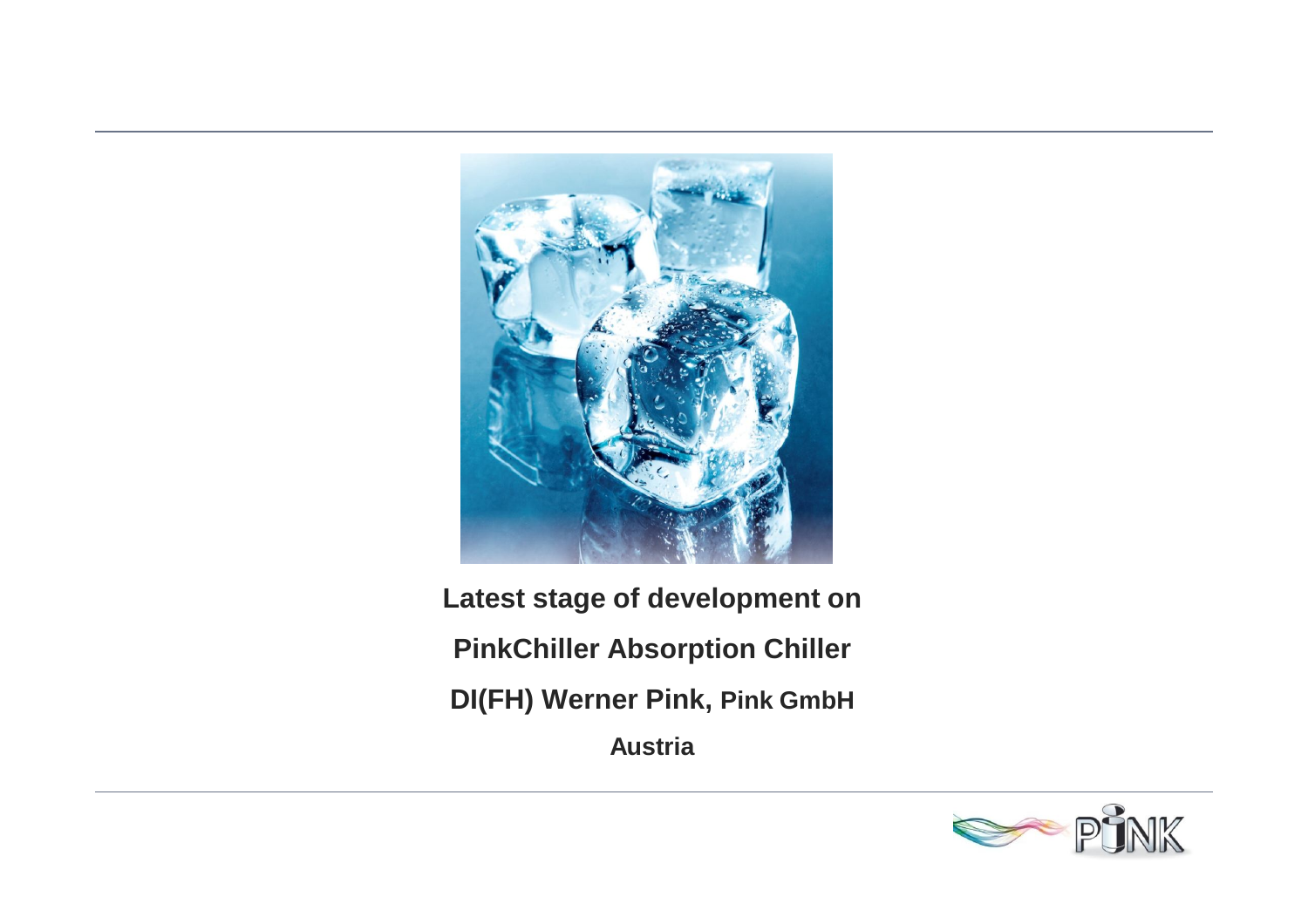- Hot-water-driven absorption chiller
- Nominal cooling power PinkChiller PC19: 19kWc
- Power-range 3 to 22 kW
- Cascadable up to 100kWc
- Driving temperatures **65°C** to 110°C
- Cold-water temperatures **-7°C** to +20°C
- Cooling-water temperatures 14 to **40°C**
- Heat-pump-mode possible
- Natural, environmentally friendly refrigerant R717
	- No vacuum
	- No crystallization
- Own development based on first generations in cooperation with SolarNext
- **Multi purpose due to wide LT-temp. range!**



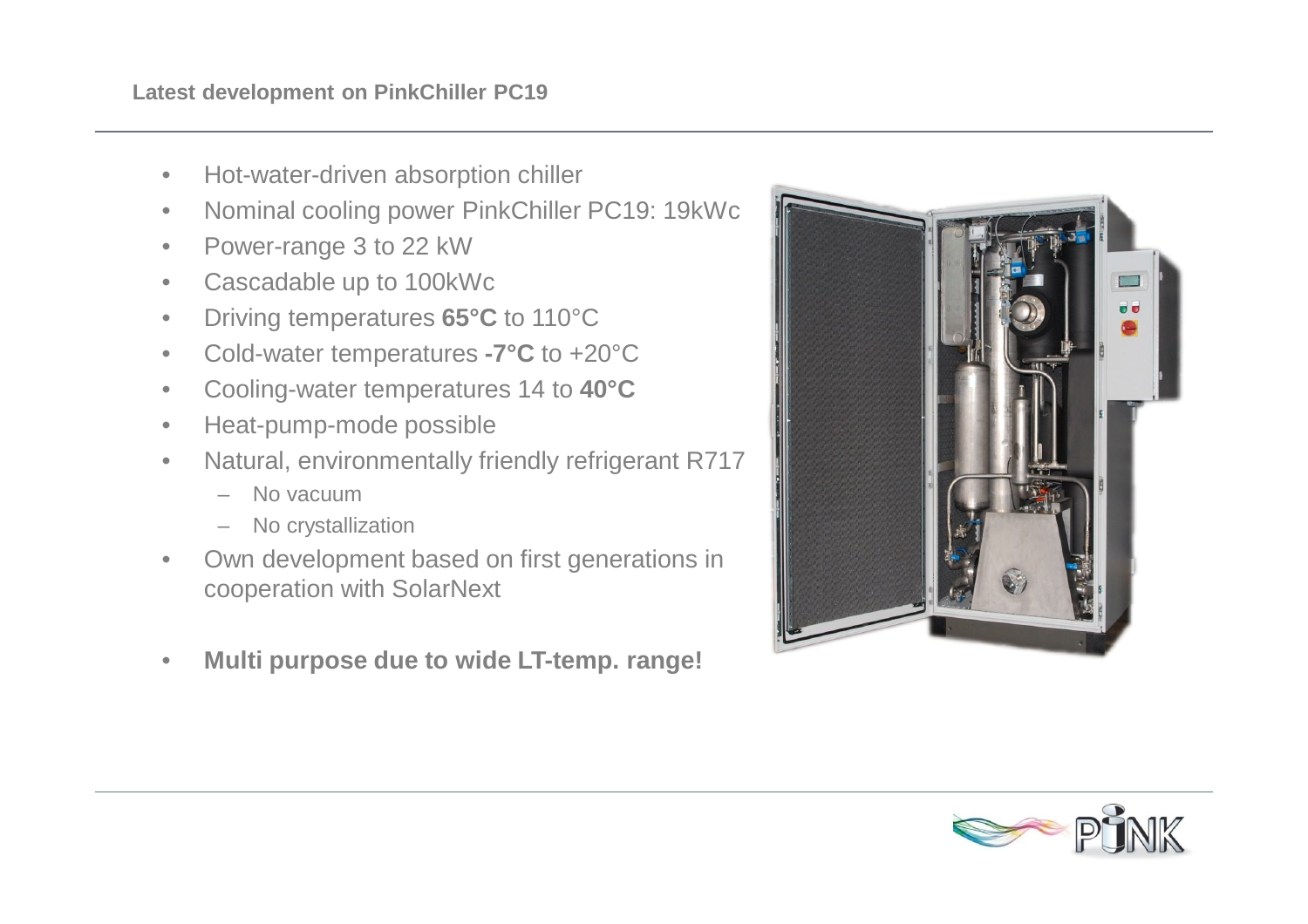- Power-control / modulation (incl. speed control of the solution pump and all peripheral pumps and fans)
- Cold-water-temperature-setting (local or external)
- "Stand-alone-operation-control" with cold-water and hot-water-storage-tank included
- Control of heat rejection and water-treatment included
- Measurement and display of all relevant processparameters
- Measurement and display of all parameters of the three hydraulic cycles:
	- Temperature (IN/OUT)
	- Volume flow
- Complete power-measurement and capacitymetering included
- User-friendly user-interface and display
- Remote-control and visualization via LAN/Internet
- Data-logging possible
- Communication with building automation systems



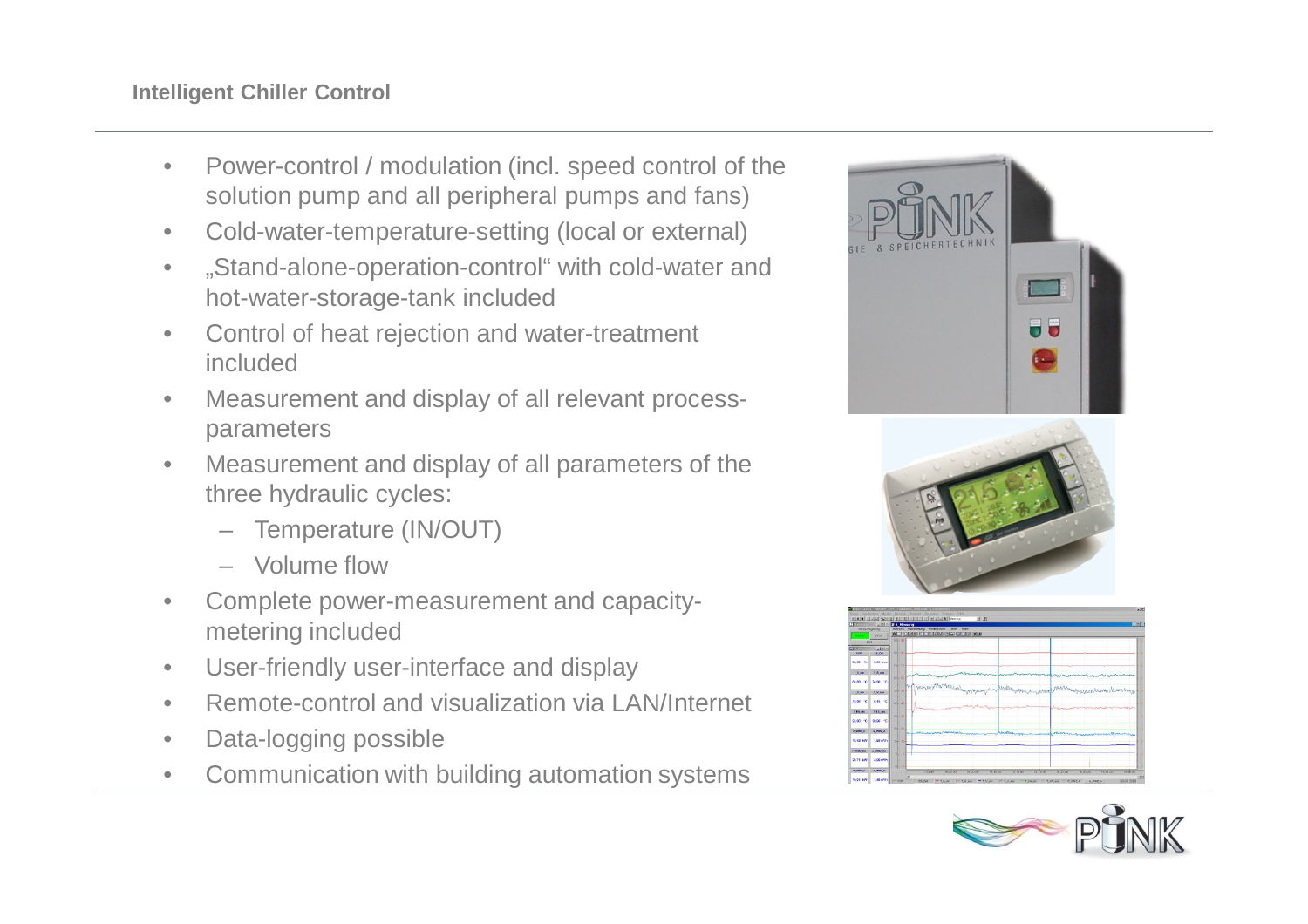**References – Europe (as per Sept. 2012)**



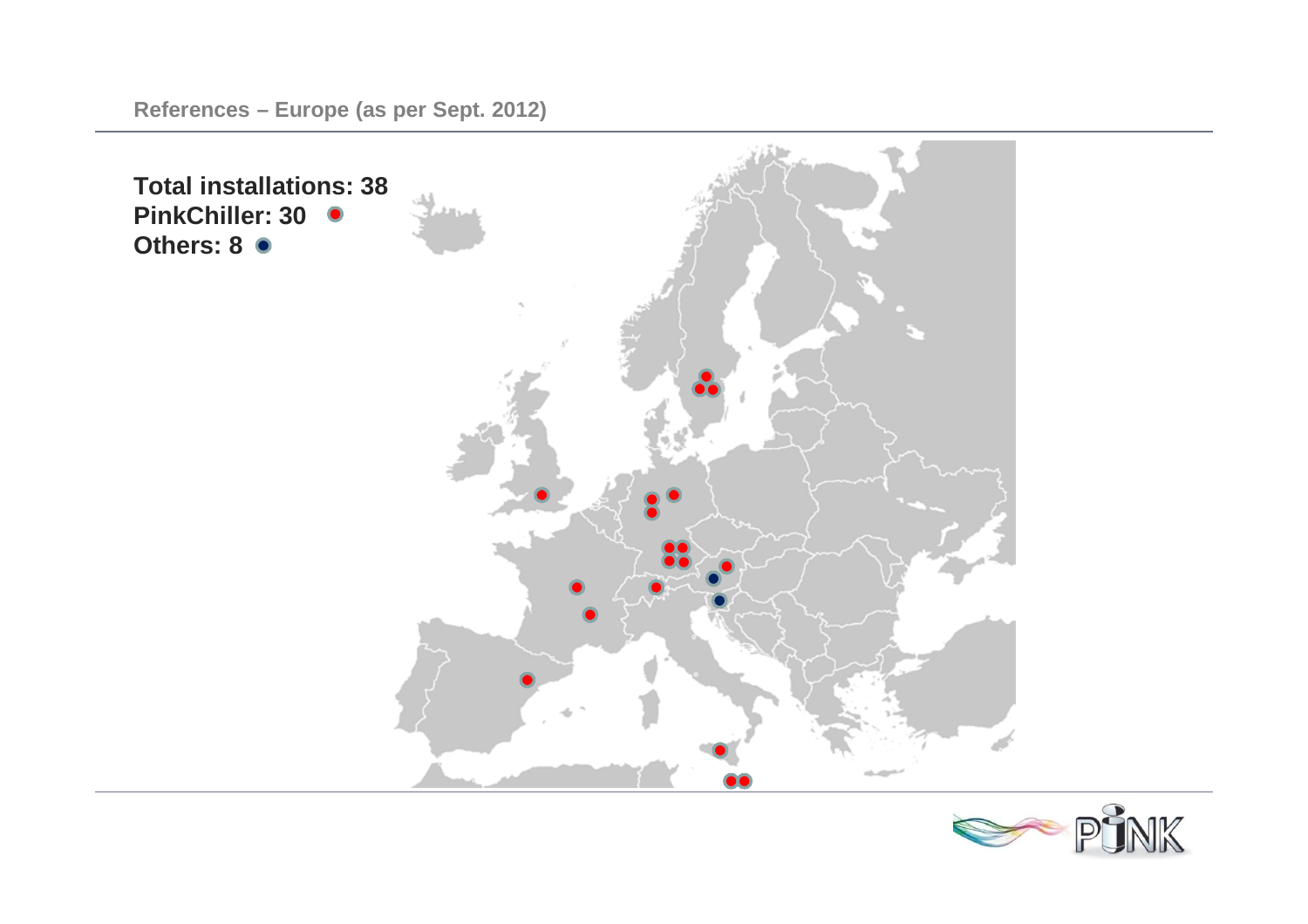## **Total installations: 18 PinkChiller: 11 Others: 7** Detailled internal or external monitoring of the installations during the last years!